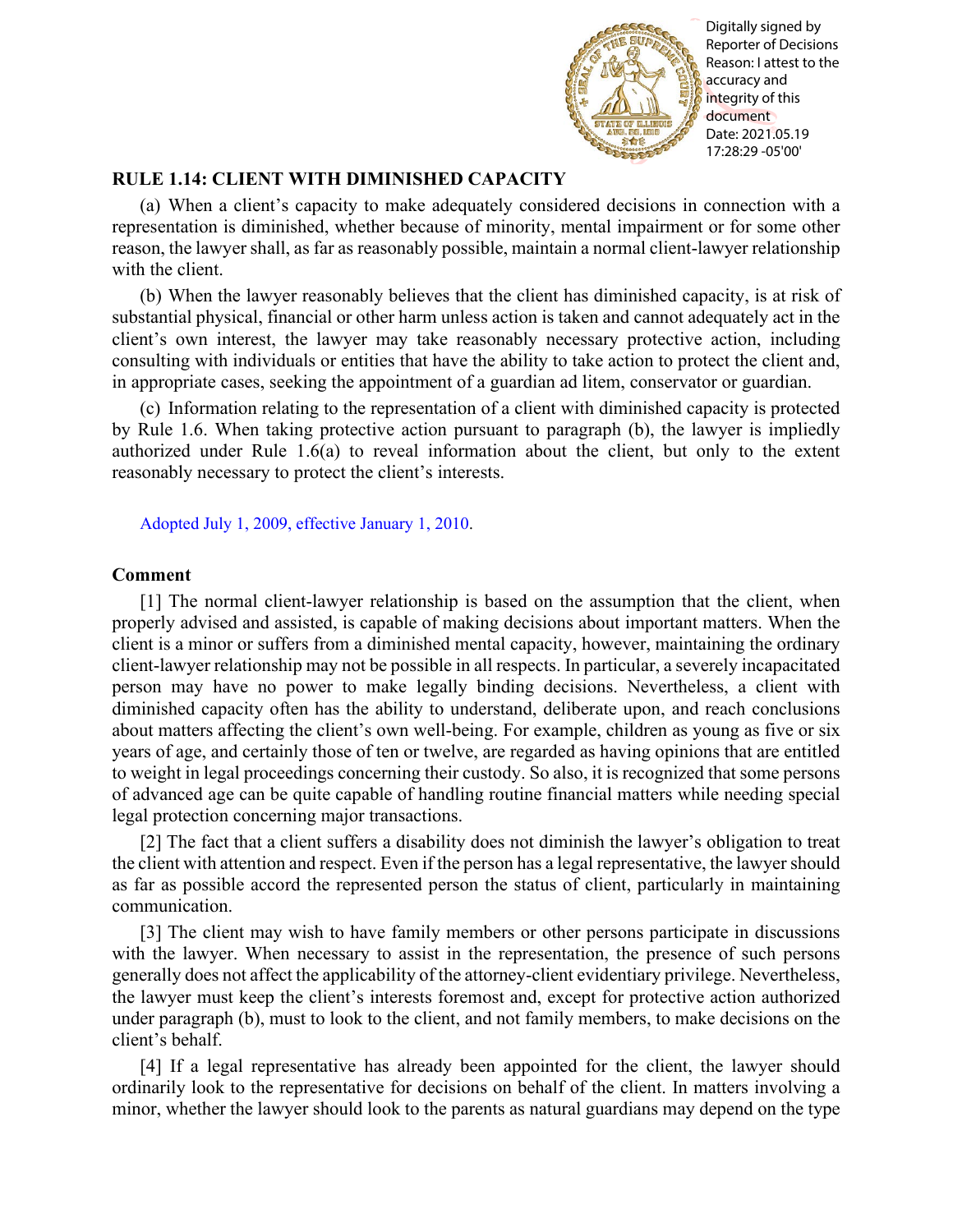of proceeding or matter in which the lawyer is representing the minor. If the lawyer represents the guardian as distinct from the ward, and is aware that the guardian is acting adversely to the ward's interest, the lawyer may have an obligation to prevent or rectify the guardian's misconduct. See Rule 1.2(d).

#### **Taking Protective Action**

[5] If a lawyer reasonably believes that a client is at risk of substantial physical, financial or other harm unless action is taken, and that a normal client-lawyer relationship cannot be maintained as provided in paragraph (a) because the client lacks sufficient capacity to communicate or to make adequately considered decisions in connection with the representation, then paragraph (b) permits the lawyer to take protective measures deemed necessary. Such measures could include: consulting with family members, using a reconsideration period to permit clarification or improvement of circumstances, using voluntary surrogate decisionmaking tools such as durable powers of attorney or consulting with support groups, professional services, adultprotective agencies or other individuals or entities that have the ability to protect the client. In taking any protective action, the lawyer should be guided by such factors as the wishes and values of the client to the extent known, the client's best interests and the goals of intruding into the client's decisionmaking autonomy to the least extent feasible, maximizing client capacities and respecting the client's family and social connections.

[6] In determining the extent of the client's diminished capacity, the lawyer should consider and balance such factors as: the client's ability to articulate reasoning leading to a decision, variability of state of mind and ability to appreciate consequences of a decision; the substantive fairness of a decision; and the consistency of a decision with the known long-term commitments and values of the client. In appropriate circumstances, the lawyer may seek guidance from an appropriate diagnostician.

[7] If a legal representative has not been appointed, the lawyer should consider whether appointment of a guardian ad litem, conservator or guardian is necessary to protect the client's interests. Thus, if a client with diminished capacity has substantial property that should be sold for the client's benefit, effective completion of the transaction may require appointment of a legal representative. In addition, rules of procedure in litigation sometimes provide that minors or persons with diminished capacity must be represented by a guardian or next friend if they do not have a general guardian. In many circumstances, however, appointment of a legal representative may be more expensive or traumatic for the client than circumstances in fact require. Evaluation of such circumstances is a matter entrusted to the professional judgment of the lawyer. In considering alternatives, however, the lawyer should be aware of any law that requires the lawyer to advocate the least restrictive action on behalf of the client.

#### **Disclosure of the Client's Condition**

[8] Disclosure of the client's diminished capacity could adversely affect the client's interests. For example, raising the question of diminished capacity could, in some circumstances, lead to